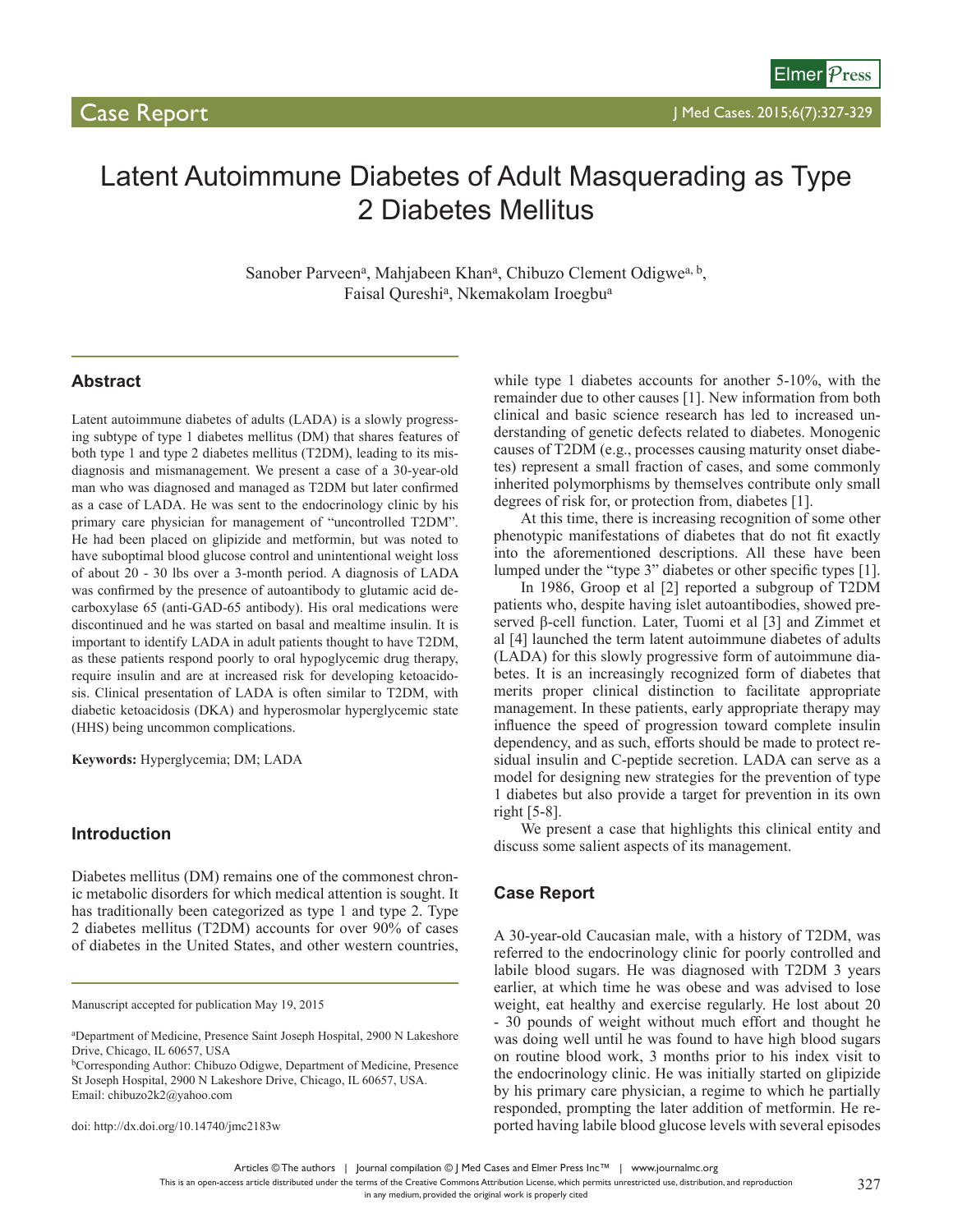of hypoglycemia on this combination. His family history was significant for T2DM. On examination, his blood pressure was 120/80 mm Hg, pulse 80 beats per min, respiratory rate 16/min, with a body mass index (BMI) of 22.9 kg/m2. The rest of his physical examination was unremarkable. Laboratory workup revealed HbA1C of  $7.1\%$  (normal  $\leq 6.5\%$ ). With LADA and maturity onset diabetes of the young (MODY) as considerations, C-peptide and glutamic acid decarboxylase 65 (GAD-65) antibody assays were ordered. Presumptive diagnosis of LADA was made with positive C-peptide level (1.10 ng/mL; NR: 0.8 - 3.1) which was later confirmed by positive GAD-65 antibodies (13.1 U/mL; negative is 0 - 5 U/mL). Oral agents, metformin and glipizide were discontinued and he was started on basal and pre-meal insulin treatment.

# **Discussion**

The chronic immune-mediated destruction of islet insulin-secreting β cells, associated with both cellular and humoral immune changes can be detected in the peripheral blood months or even years before the onset of clinical diabetes. In the prediabetic period, metabolic changes like altered glucose tolerance and reduced insulin secretion progress at variable rates and eventually result in clinically manifest diabetes. A fraction of patients with onset of diabetes in adult life but who do not require insulin initially appear to have T2DM. These patients demonstrate the same disease process, autoantibodies to islet cell antigens, low insulin secretion, a higher rate of progression to insulin dependency and similar HLA genetic susceptibility as patients with type 1 diabetes, hence the term LADA.

Most patients are over the age of 30 years at the time of diagnosis with LADA. Since the patients are older at presentation than is typical for those with type 1diabetes and because residual pancreatic insulin production exists, patients with LADA are often labeled as T2DM. LADA shares genetic features of both type 1 (HLA, INS VNTR, and PTPN22) and type 2 (TCF7L2) DM [5].

Because of the clinical presentation, patients may initially be treated with oral hypoglycemic agents especially sulphonylureas and/or biguanides. Following this treatment, there is a characteristic initial response followed by rapid development of refractoriness to oral hypoglycemic agents as the affected patient becomes insulin-requiring soon after diagnosis.

Some clues that point towards LADA are age of onset greater than 25 - 30 years but less than 50 years, BMI  $\leq$  25 kg/  $m<sup>2</sup>$  with low magnitude hyperglycemia, and normal or nearnormal C-peptide values. Patients with LADA traditionally respond poorly to oral anti-hypoglycemic agents and often lack family history of T2DM. Assays for autoantibody to GAD-65 (anti-GAD-65 antibody) in patients with recent-onset T2DM are recommended as the initial step in identifying patients with LADA, as this is the most sensitive and specific marker for this subgroup of diabetics [5]. Single antibody positivity and low titer antibodies are markers for LADA associated with the clinical and metabolic phenotype of T2DM patients. HLA typing may help to support with the diagnosis of LADA, and baseline C-peptide evaluation may help assess β-cell function.

In addition, the monitoring of C-peptide levels may be helpful with the timing of insulin therapy [5-8].

Our patient demonstrated refractoriness to oral hypoglycemic therapy, a finding seen in patients with LADA. His Cpeptide results suggested residual B-cell function at the time of his presentation. Some studies suggest that B-cell failure may take up to 12 years to develop in the setting of LADA [5]. The presence of GAD antibodies, as in our patient, is a strong predictor of future B-cell failure [5, 6].

It should be noted that the presence of obesity does not preclude a diagnosis of LADA [5]. Our patient was obese at the time of initial diagnosis of diabetes, but lost weight in the course of his illness likely as a result of inadequate glycemic control.

With regard to oral hypoglycemic agents, treatment with sulphonylureas is one of the recognized risk factors for progression of B-cell failure, in addition to islet cell antibody (ICA) positivity and obesity [9, 10].

The frequency of LADA among patients presumptively diagnosed as T2DM varies between 6% and 50% in various populations [11-13]. Some studies suggest it may account for about 10% of incident cases in diabetics aged 40 - 75 years [5, 11-13].

In the United Kingdom Prospective Diabetes Study (UK-PDS 25), GAD-65 antibodies were positive in 10% of the cohort of  $> 5,000$  patients with T2DM, whereas ICA was positive in 6% of the patients. The prevalence of these antibodies was also found to be higher in younger patients. GAD-65 was positive in 34% and ICA in 21% of patients aged 25 - 34 years. Data from the UKPDS have also shown that in diabetic patients aged between 35 and 45 years, those who tested positive for both GADA and ICAs progressed rapidly toward insulin dependency, usually within 3 years [11-13].

Patients with high GADA titers were younger and had lower BMI, shorter disease durations and lower serum C-peptide levels than the patients with low GADA titers and those who were GADA negative. Testing for anti-GAD in adultonset non-obese diabetic patients should be routinely done in order to detect latent insulin-dependency at the earliest possible stage, since this assay may assist with the correct classification of disease and the use of appropriate therapy. Interestingly, hypertension, hyperlipidemia, obesity and coronary artery disease (CAD) occur with lower frequency in patients with LADA than in those with T2DM, though micro-vascular complications are comparable [6-8].

In patients with LADA, insulin therapy is highly beneficial as it improves C-peptide secretion (due to improved β-cell function with a higher natural insulin production), reduces HbA1c levels and islet cell autoantibody concentration and also reduces glucose toxicity [5, 10].

As in our patient, a diagnosis of LADA should be considered when a patient presumed to have T2DM is lean, physically active or has recently lost weight unintentionally. Initial management may consist of dietary measures, weight reduction if appropriate, and exercise. Insulin therapy will almost likely be needed in the course of the disease, although this may not be needed for up to 3 - 12 years after diagnosis [5]. Anti-GAD antibodies (or ICA) may help differentiate patients with T2DM from those with LADA [14-16]. Once diagnosed,